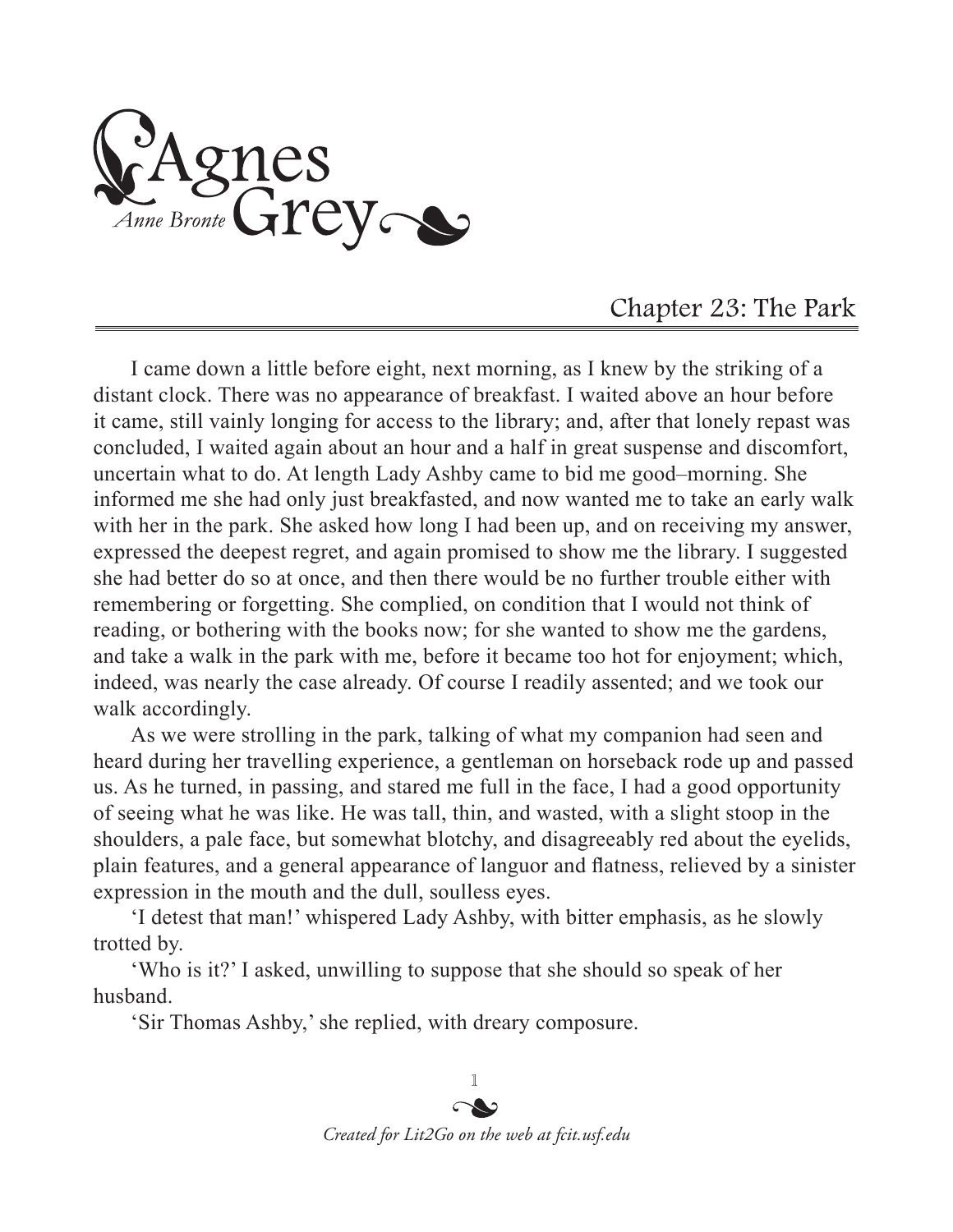'And do you DETEST him, Miss Murray?' said I, for I was too much shocked to remember her name at the moment.

'Yes, I do, Miss Grey, and despise him too; and if you knew him you would not blame me.'

'But you knew what he was before you married him.'

'No; I only thought so: I did not half know him really. I know you warned me against it, and I wish I had listened to you: but it's too late to regret that now. And besides, mamma ought to have known better than either of us, and she never said anything against it—quite the contrary. And then I thought he adored me, and would let me have my own way: he did pretend to do so at first, but now he does not care a bit about me. Yet I should not care for that: he might do as he pleased, if I might only be free to amuse myself and to stay in London, or have a few friends down here: but HE WILL do as he pleases, and I must be a prisoner and a slave. The moment he saw I could enjoy myself without him, and that others knew my value better than himself, the selfish wretch began to accuse me of coquetry and extravagance; and to abuse Harry Meltham, whose shoes he was not worthy to clean. And then he must needs have me down in the country, to lead the life of a nun, lest I should dishonour him or bring him to ruin; as if he had not been ten times worse every way, with his betting–book, and his gaming–table, and his opera–girls, and his Lady This and Mrs. That—yes, and his bottles of wine, and glasses of brandy–and–water too! Oh, I would give ten thousand worlds to be Mss Murray again! It is TOO bad to feel life, health, and beauty wasting away, unfelt and unenjoyed, for such a brute as that!' exclaimed she, fairly bursting into tears in the bitterness of her vexation.

Of course, I pitied her exceedingly; as well for her false idea of happiness and disregard of duty, as for the wretched partner with whom her fate was linked. I said what I could to comfort her, and offered such counsels as I thought she most required: advising her, first, by gentle reasoning, by kindness, example, and persuasion, to try to ameliorate her husband; and then, when she had done all she could, if she still found him incorrigible, to endeavour to abstract herself from him to wrap herself up in her own integrity, and trouble herself as little about him as possible. I exhorted her to seek consolation in doing her duty to God and man, to put her trust in Heaven, and solace herself with the care and nurture of her little daughter; assuring her she would be amply rewarded by witnessing its progress in strength and wisdom, and receiving its genuine affection.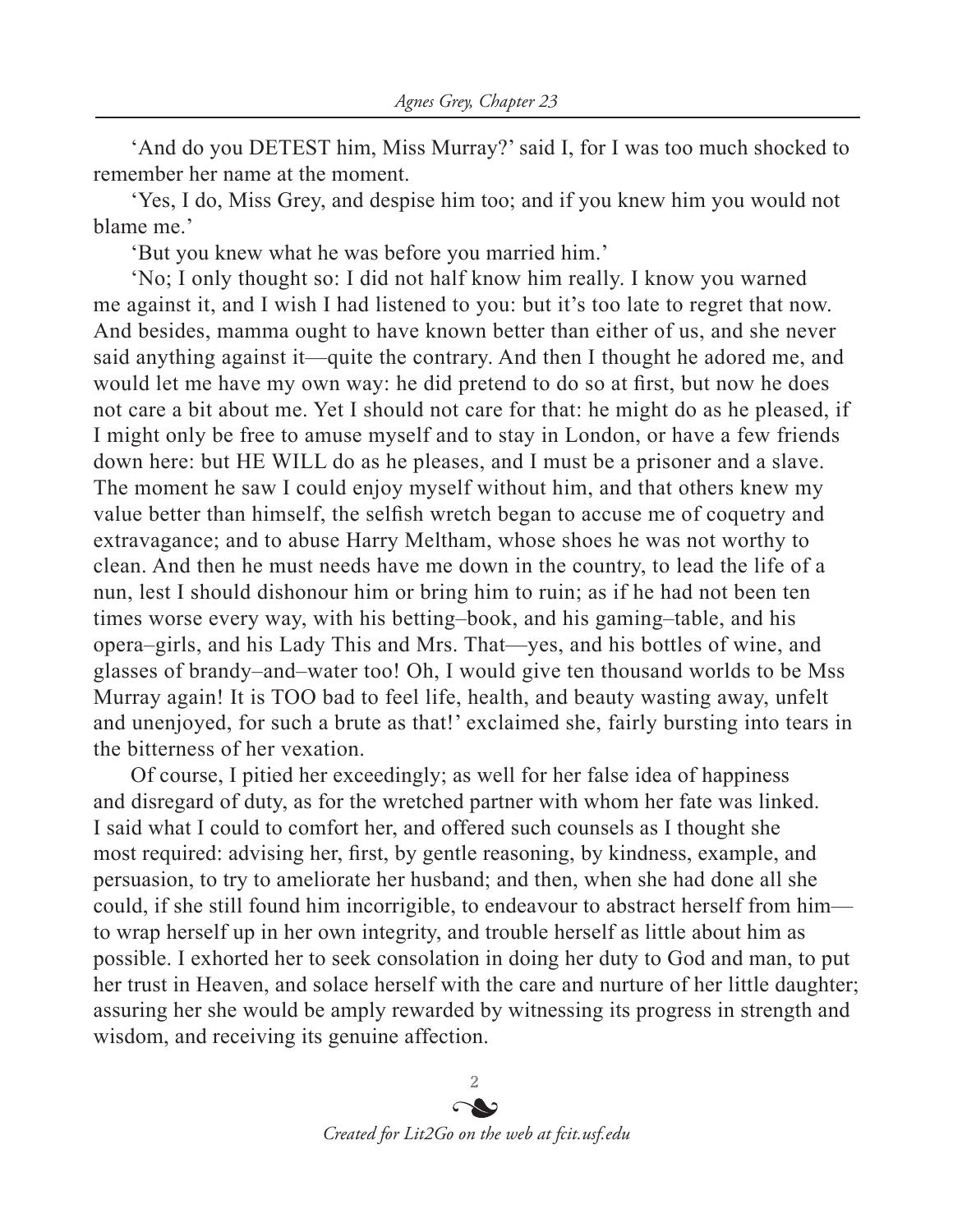'But I can't devote myself entirely to a child,' said she; 'it may die—which is not at all improbable.'

'But, with care, many a delicate infant has become a strong man or woman.'

'But it may grow so intolerably like its father that I shall hate it.'

'That is not likely; it is a little girl, and strongly resembles its mother.'

'No matter; I should like it better if it were a boy—only that its father will leave it no inheritance that he can possibly squander away. What pleasure can I have in seeing a girl grow up to eclipse me, and enjoy those pleasures that I am for ever debarred from? But supposing I could be so generous as to take delight in this, still it is ONLY a child; and I can't centre all my hopes in a child: that is only one degree better than devoting oneself to a dog. And as for all the wisdom and goodness you have been trying to instil into me—that is all very right and proper, I daresay, and if I were some twenty years older, I might fructify by it: but people must enjoy themselves when they are young; and if others won't let them—why, they must hate them for it!'

'The best way to enjoy yourself is to do what is right and hate nobody. The end of Religion is not to teach us how to die, but how to live; and the earlier you become wise and good, the more of happiness you secure. And now, Lady Ashby, I have one more piece of advice to offer you, which is, that you will not make an enemy of your mother–in–law. Don't get into the way of holding her at arms' length, and regarding her with jealous distrust. I never saw her, but I have heard good as well as evil respecting her; and I imagine that, though cold and haughty in her general demeanour, and even exacting in her requirements, she has strong affections for those who can reach them; and, though so blindly attached to her son, she is not without good principles, or incapable of hearing reason. If you would but conciliate her a little, and adopt a friendly, open manner—and even confide your grievances to her real grievances, such as you have a right to complain of—it is my firm belief that she would, in time, become your faithful friend, and a comfort and support to you, instead of the incubus you describe her.' But I fear my advice had little effect upon the unfortunate young lady; and, finding I could render myself so little serviceable, my residence at Ashby Park became doubly painful. But still, I must stay out that day and the following one, as I had promised to do so: though, resisting all entreaties and inducements to prolong my visit further, I insisted upon departing the next morning; affirming that my mother would be lonely without me, and that she impatiently expected my return. Nevertheless, it was with a heavy heart that I bade adieu to poor